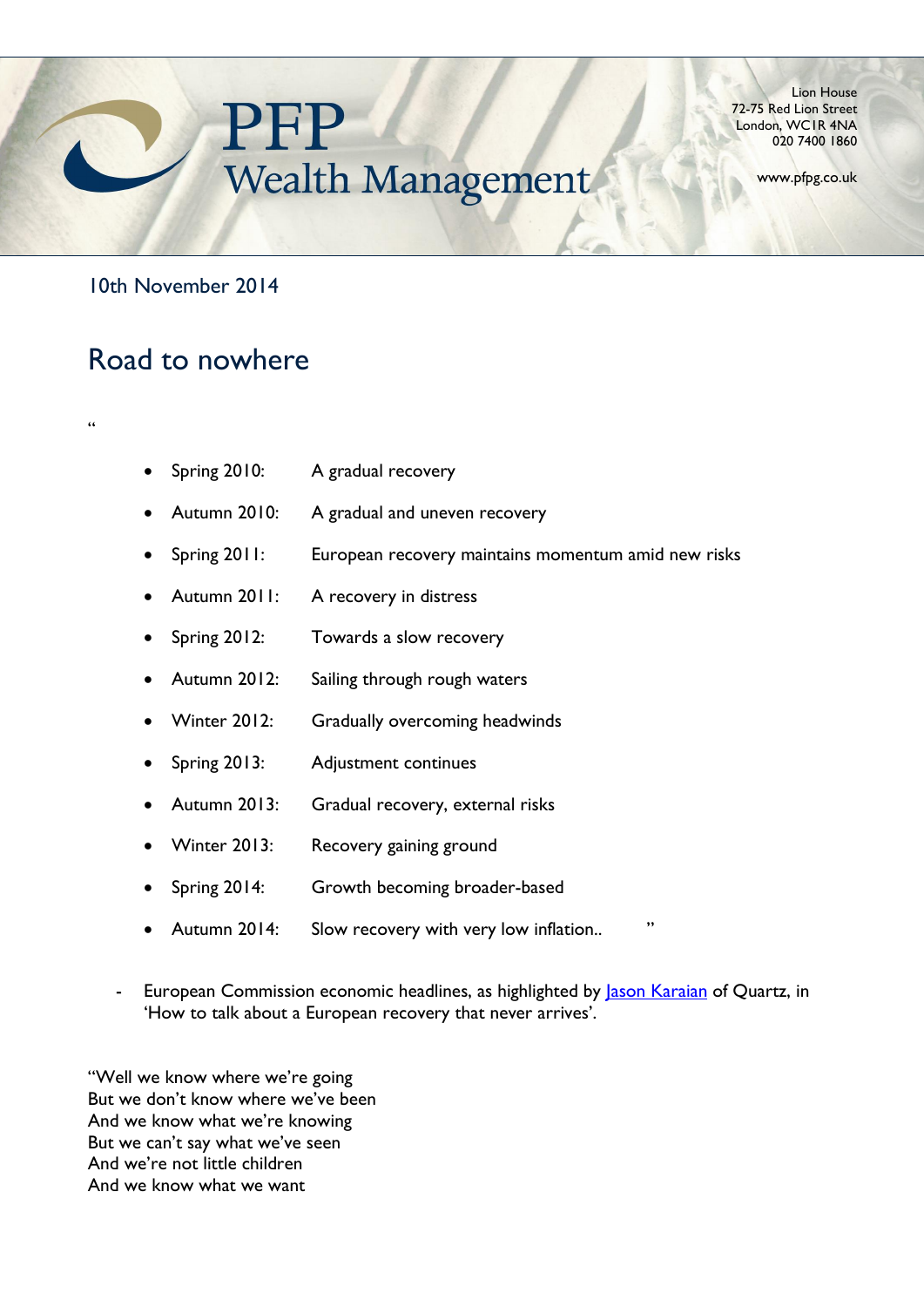And the future is certain Give us time to work it out We're on a road to nowhere.."

- 'Road to nowhere' by Talking Heads.

**In 1975, Charles** Ellis, the founder of Greenwich Associates, wrote one of the most powerful and memorable metaphors in the history of finance. Simon Ramo had previously studied the strategy of one particular sport in 'Extraordinary tennis for the ordinary tennis player'. Ellis went on to adapt Ramo's study to describe the practical business of investing. His essay is titled 'The loser's game', which in his view is what the 'sport' of investing had become by the time he wrote it. His thesis runs as follows. Whereas the game of tennis is won by professionals, the game of investing is 'lost' by professionals and amateurs alike. Whereas professional sportspeople win their matches through natural talent honed by long practice, investors tend to lose (in relative, if not necessarily absolute terms) through unforced errors. Success in investing, in other words, comes not from over-reach, in straining to make the winning shot, but simply through the avoidance of easy errors.

Ellis was making another point. As far back as the 1970s, investment managers were not beating the market; rather, the market was beating them. This was a mathematical inevitability given the over-crowded nature of the institutional fund marketplace, the fact that every buyer requires a seller, and the impact of management fees on returns from an index. Ben W. Heineman, Ir. and Stephen Davis for the Yale School of Management asked in their report of October 2011, 'Are institutional investors part of the problem or part of the solution ?' By their analysis, in 1987, some 12 years after Ellis' earlier piece, institutional investors accounted for the ownership of 46.6% of the top 1000 listed companies in the US. By 2009 that figure had risen to 73%. That percentage is itself likely understated because it takes no account of the role of hedge funds. Also by 2009 the US institutional landscape contained more than 700,000 pension funds; 8,600 mutual funds (almost all of whom were not mutual funds in the strict sense of the term, but rather for-profit entities); 7,900 insurance companies; and 6,800 hedge funds.

Perhaps the most pernicious characteristic of active fund management is the tendency towards benchmarking (whether closet or overt). Being assessed relative to the performance of an equity or bond benchmark effectively guarantees (post the impact of fees) the institutional manager's inability to outperform that benchmark – but does ensure that in bear markets, indexbenchmarked funds are more or less guaranteed to lose money for their investors. In equity fund management the malign impact of benchmarking is bad enough; in bond fund management the malign impact of 'market capitalisation' benchmarking is disastrous from the get-go. Since a capitalisation benchmark assigns the heaviest weightings in a bond index to the largest bond markets by asset size, and since the largest bond markets by asset size represent the most heavily indebted issuers – whether sovereign or corporate – a bond-indexed manager is compelled to have the highest exposure to the most heavily indebted issuers. All things equal, therefore, it is likely that the bond index-tracking manager is by definition heavily exposed to objectively poor quality (because most heavily indebted) credits.

There is now a grave risk that an overzealous commitment to benchmarking is about to lead hundreds of billions of dollars of invested capital off a cliff. Why ? To begin with, trillions of dollars' worth of equities and bonds now sport prices that can no longer be trusted in any way, having been roundly boosted, squeezed, coaxed and manipulated for the dubious ends of quantitative easing. The most important characteristic of any investment is the price at which it is bought,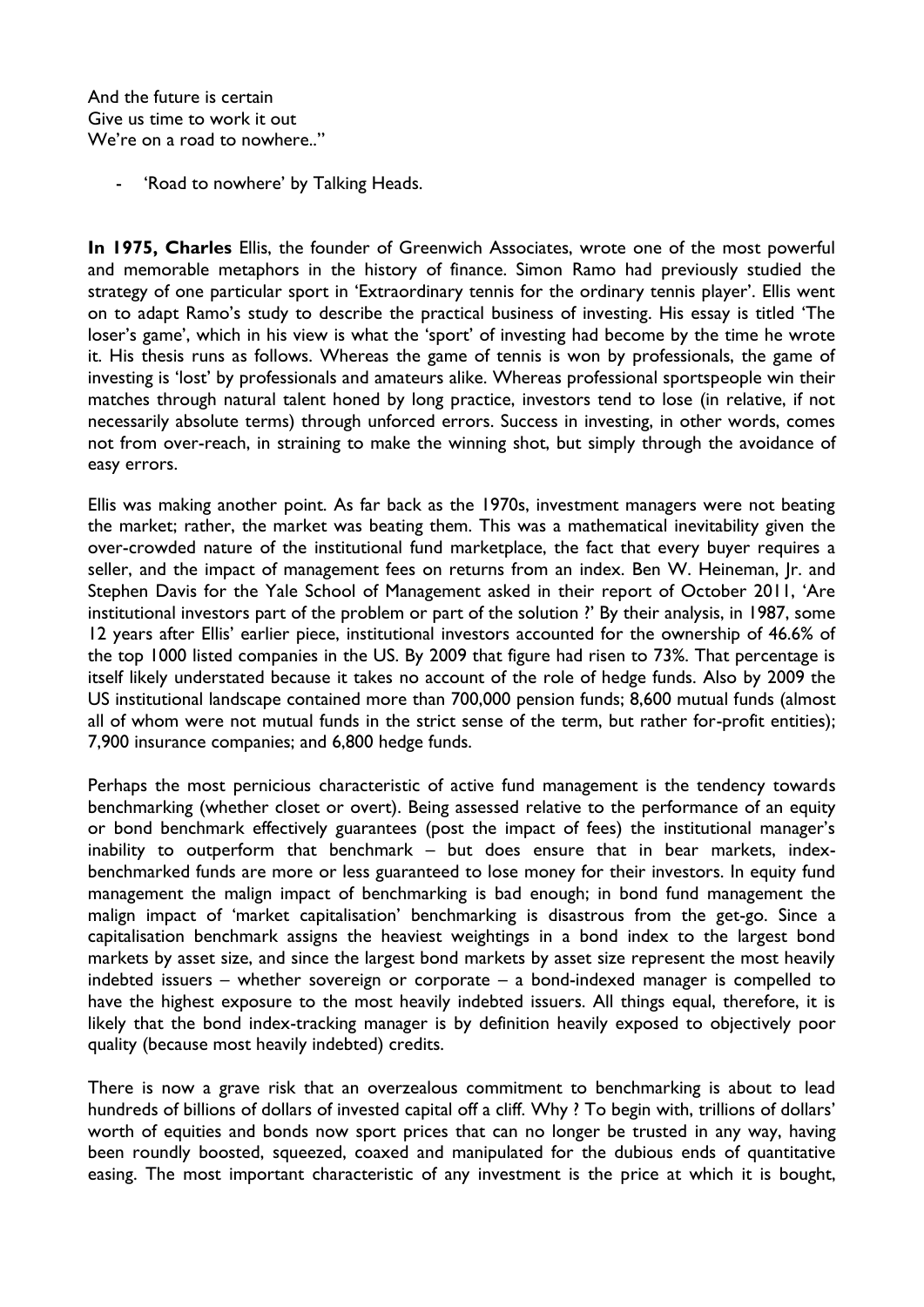which will ultimately determine whether that investment falls into the camp of 'success' or 'failure'. At some point, enough elephantine funds will come to appreciate that the assets they have been so blithely accumulating may end up being vulnerable to the last bid  $-$  or lack thereof  $-$  on an exchange. When a sufficient number of elephants start charging inelegantly towards the door, not all of them will make it through unscathed. Corporate bonds, in particular, thanks to heightened regulatory oversight, are not so much a wonderland of infinite liquidity, but an accident in the secondary market waiting to happen. We recall words we last heard in the dark days of 2008:

"When you're a distressed seller of an illiquid asset in a market panic, it's not even like being in a crowded theatre that's on fire. *It's like being in a crowded theatre that's on fire and the only way you can get out is by persuading somebody outside to swap places with you*."

The second reason we may soon see a true bonfire of inanities is that benchmarked government bond investors have chosen collectively to lose their minds (or the capital of their end investors). They have stampeded into an asset class historically and euphemistically referred to as "risk free" which is actually fraught with rising credit risk and systemic inflation risk – inflation, perversely, being the only solution to the debt mountain that will enable the debt culture to persist in any form. (Sufficient economic growth for ongoing debt service we now consider impossible, certainly within the context of the euro zone; any major act of default or debt repudiation, in a debt-based monetary system, is the equivalent of Armageddon.) As Japan has just demonstrated, whatever deflationary tendencies are experienced in the indebted western economies will be met with ever greater inflationary impulses. The beatings will continue until morale improves – and until bondholders have been largely destroyed. When will the elephants start thinking about banking profits and shuffling nervously towards the door ?

Meanwhile, central bankers continue to waltz effetely in the policy vacuum left by politicians. As Paul Singer of Elliott Management recently wrote,

"**Either out of ideology or incompetence, all major developed governments have given up (did they ever really try?) attempting to use solid, fundamental policies to create sustainable, strong growth in output, incomes, innovation, entrepreneurship and good jobs.** The policies that are needed (in the areas of tax, regulatory, labour, education and training, energy, rule of law, and trade) are not unknown, nor are they too complicated for even the most simple-minded politician to understand. But in most developed countries, there is and has been complete policy paralysis on the growth-generation side, as elected officials have delegated the entirety of the task to central bankers."

And as Singer fairly points out, whether as workers, consumers or investors, we inhabit a world of "fake growth, fake money, fake jobs, fake stability, fake inflation numbers".

Top down macro-economic analysis is all well and good, but in an investment world beset by such profound fakery, only bottom-up analysis can offer anything approaching tangible value. In the words of one Asian fund manager,

"The owner of a[n Asian] biscuit company doesn't sit fretting about Portuguese debt but worries about selling more biscuits than the guy down the road."

So there is hope of a sort for the survival of true capitalism, albeit from Asian biscuit makers. Perhaps even from the shares of biscuit makers in Europe – at the right price.